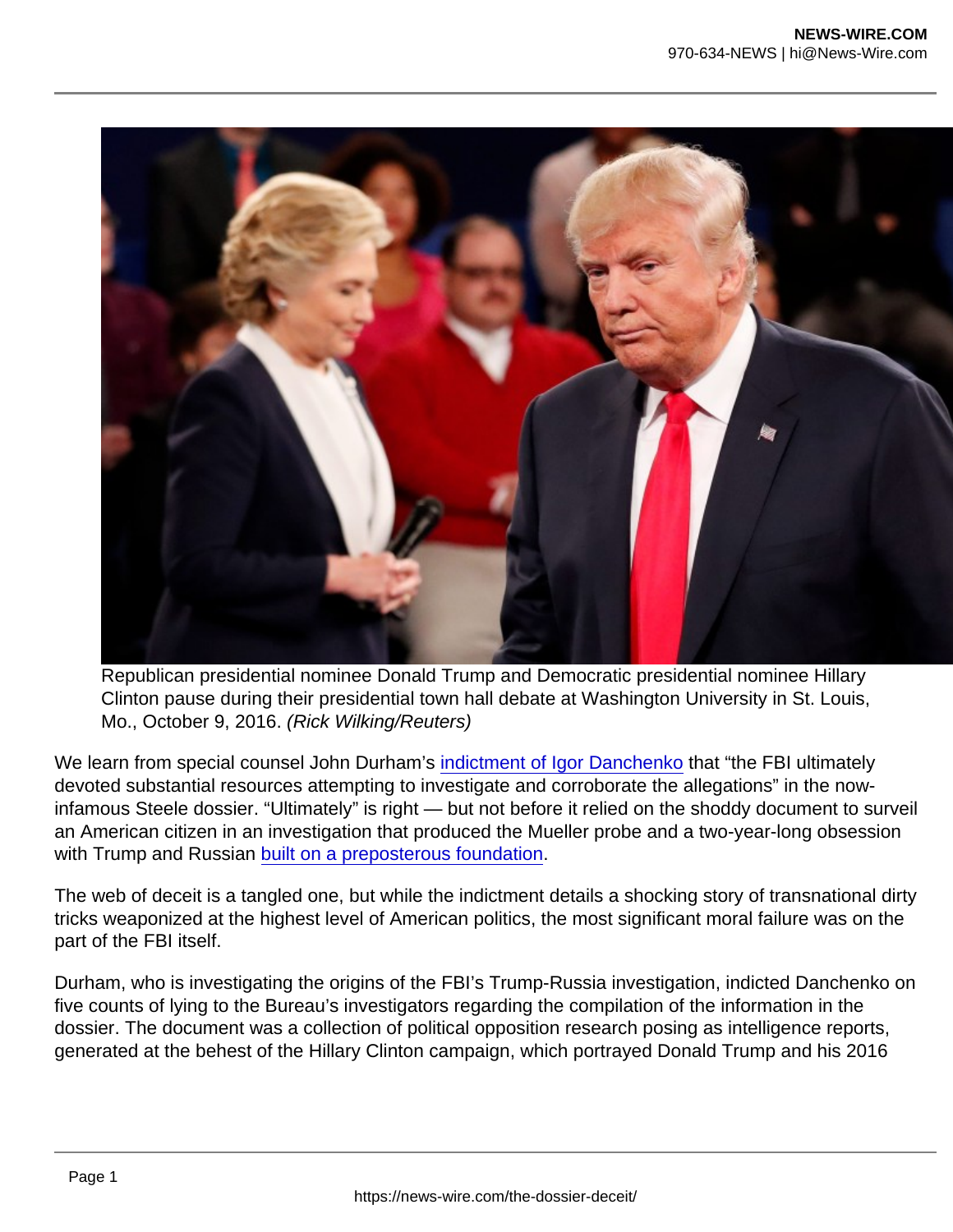campaign as clandestine agents of the Kremlin.

It is worth relating the background in detail.

These reports were crafted by a former British spy, Christopher Steele, in partnership with Glenn Simpson, co-founder of the political research firm Fusion GPS. Perkins Coie, the sharp-elbowed Democratic law firm that represented the Clinton campaign, retained Simpson for the project. Simpson, in turn, recruited Steele, who brought in Danchenko, his business associate.

Danchenko's background, which is worthy of a second-rate spy novel, came to light in late 2020, when a Justice Department inspector-general investigation was unsealed. A Russian citizen transplanted to Washington as a geopolitics scholar, he landed at the Brookings Institution, a prominent Clinton-friendly think-tank. In 2009, the FBI opened a counterintelligence investigation of Danchenko. He had allegedly suggested to two Brookings staffers, who appeared to be headed for jobs in the Obama administration, that he could make it worth their while if they passed along classified information. The staffers (one of whom believed Danchenko must be a Russian agent – imagine that!) instead passed along word of Danchenko's entreaty to the FBI. The Bureau learned that Danchenko appeared to be tied to two Russian agents who were also under investigation.

Agents prepared to seek national-security surveillance of Danchenko under the Foreign Intelligence Surveillance Act (FISA). But, in what would become an alarming theme, the FBI did not follow through and closed the investigation in March 2011, apparently believing that Danchenko had gone back to Russia.

In fact, he had begun working with Steele. Danchenko was introduced to Steele in 2010 by Fiona Hill, another Brookings Russia scholar. Hill, you may recall, was a Trump White House National Security Council member who provided key testimony in the House's impeachment of then-President Trump in the Ukraine kerfuffle. (Hill appears not to have been knowingly complicit in the unrelated Trump-Russia hype.)

When Steele was recruited for the Clinton campaign's anti-Trump project in spring 2016, he relied on Danchenko to supply most of the information. Contrary to Steele's later claims, Danchenko did not have a network of useful contacts. But here again, Hill appears inadvertently to have advanced the plot. In 2016, she introduced Danchenko to Charles Dolan, a Russia-focused businessman and Democratic Party activist.

Dolan is identified in the indictment as "PR Executive-1" because he helped run a public-relations firm. He is a longtime Clinton insider, having worked on Bill Clinton's successful 1992 and 1996 presidential campaigns, as well as Hillary's failed 2008 and 2016 bids. In the interim, he was appointed by President Clinton to a State Department advisory committee. From 2006 until 2014, the Kremlin retained Dolan to be its global public-relations agent. For much of that time, conveniently, Secretary of State Hillary Clinton was the Obama administration point-person on the "Russia Reset," in which the State Department promoted Russian economic development.

As the indictment details, Dolan hired Danchenko to consult on a conference he planned for October 2016 in Moscow. In the preceding months, Dolan had constant communication with Danchenko and made a